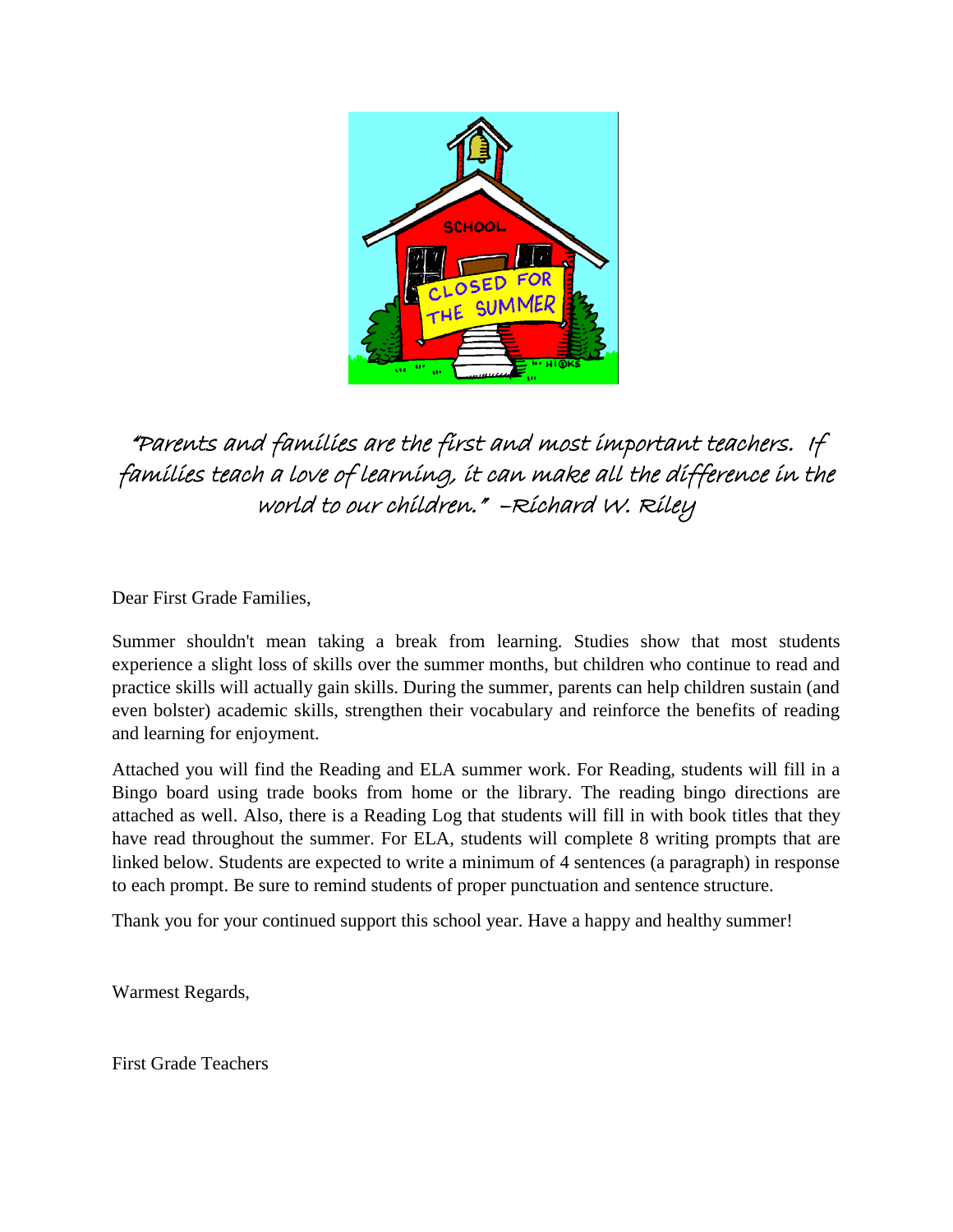# ,,,,,,,,,,,,,,,,,,, Summer Reading Bingo **Directions**

Summer Reading Bingo is to be played all summer long to encourage reading in a fun and engaging way!

|                                  |                                 | nmmm                                  | G                                       |                                     |
|----------------------------------|---------------------------------|---------------------------------------|-----------------------------------------|-------------------------------------|
| Read for<br>20 minutes           | <b>HENRI</b><br><u>Hittitid</u> | Read a<br>biography                   | Read a<br><b>fiction</b> book           | Read at<br>apark                    |
| Rood a<br>newspaper              | <b>Context</b><br>出出出出          | Read for<br>ID minutes                | Read a book<br>that has won<br>on award | Go outside<br>and read              |
| Read for<br>a parent<br>or adult |                                 | Free<br>Space                         | Read in your<br>pojamas                 | Read a book<br>with no<br>pictures  |
| Read a<br>poetry book            |                                 | Read 3<br>books by the<br>same outhor | Read for<br>30 minutes                  | Read a<br>chapter book              |
| Read under<br>a tree             | ᅓ                               | Read for<br>one hour                  | Record to<br>a pat                      | Read with<br>a friend<br>or sibling |
|                                  |                                 |                                       |                                         |                                     |

### To play:

,,,,,,,,,,,,,,,,

students complete a summer reading activity and then color in the square when it's finished. To get a bingo, five in a row (vertical, horizontal, or diagonal) must be completed. For an extra challenge, students can try for a full board bingo and complete all the activities!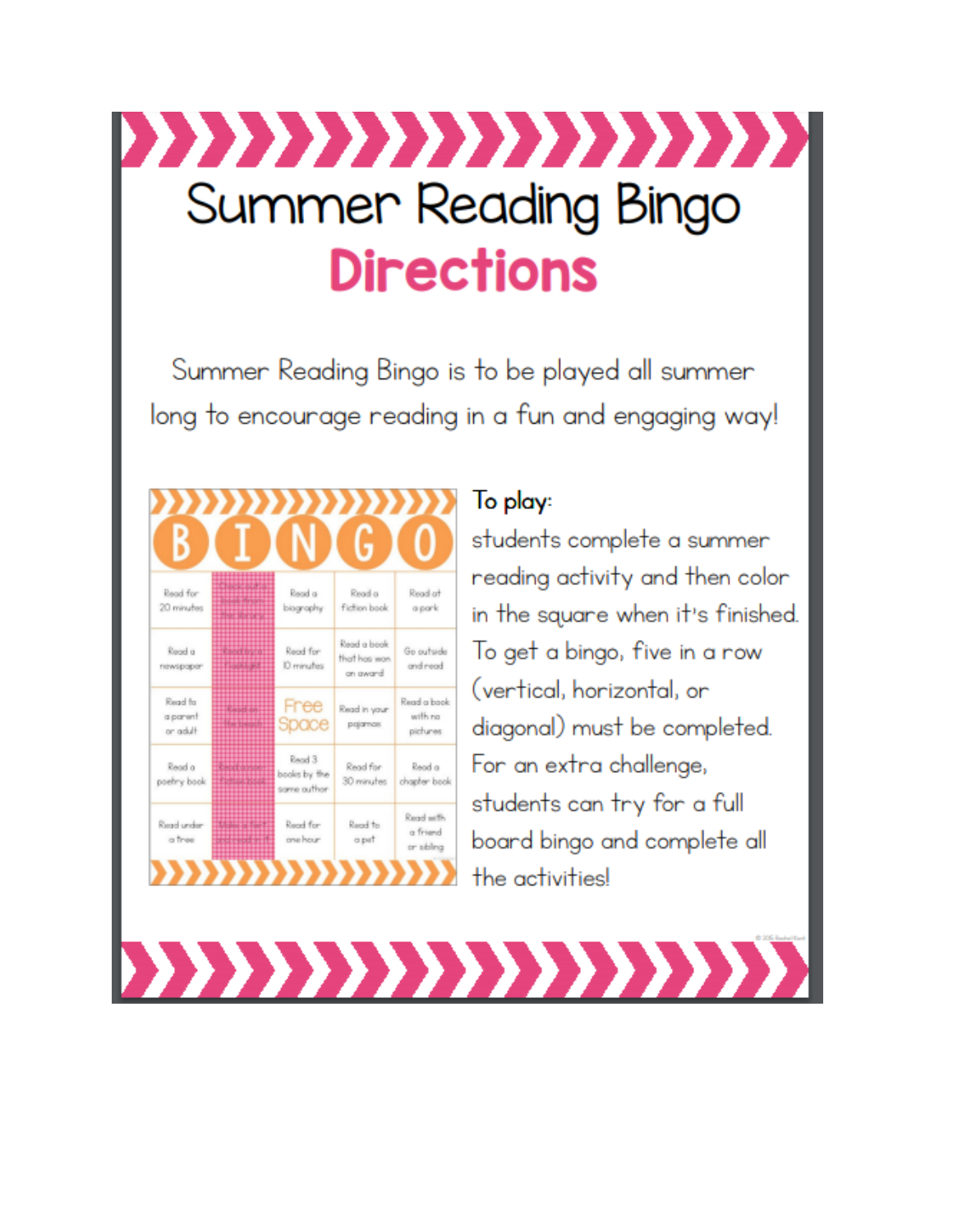|                                         |                                       | G                                       |                                            |
|-----------------------------------------|---------------------------------------|-----------------------------------------|--------------------------------------------|
| Check out a<br>book from<br>the library | Read a<br>biography                   | Read a<br>fiction book                  | Read at<br>a park                          |
| Read by a<br>flashlight                 | Read for<br>10 minutes                | Read a book<br>that has won<br>an award | Go outside<br>and read                     |
| Read on<br>the beach                    | Free<br>Space                         | Read in your<br>pajamas                 | Read a book<br>with no<br>pictures         |
| Read a non-<br>fiction book             | Read 3<br>books by the<br>same author | Read for<br>30 minutes                  | Read a<br>chapter book                     |
| Make a fort<br>and read in it           | Read for<br>one hour                  | Read to<br>a pet                        | Read with<br>a friend<br>or sibling        |
|                                         |                                       |                                         | ,,,,,,,,,,,,,,,,,,,<br>,,,,,,,,,,,,,,,,,,, |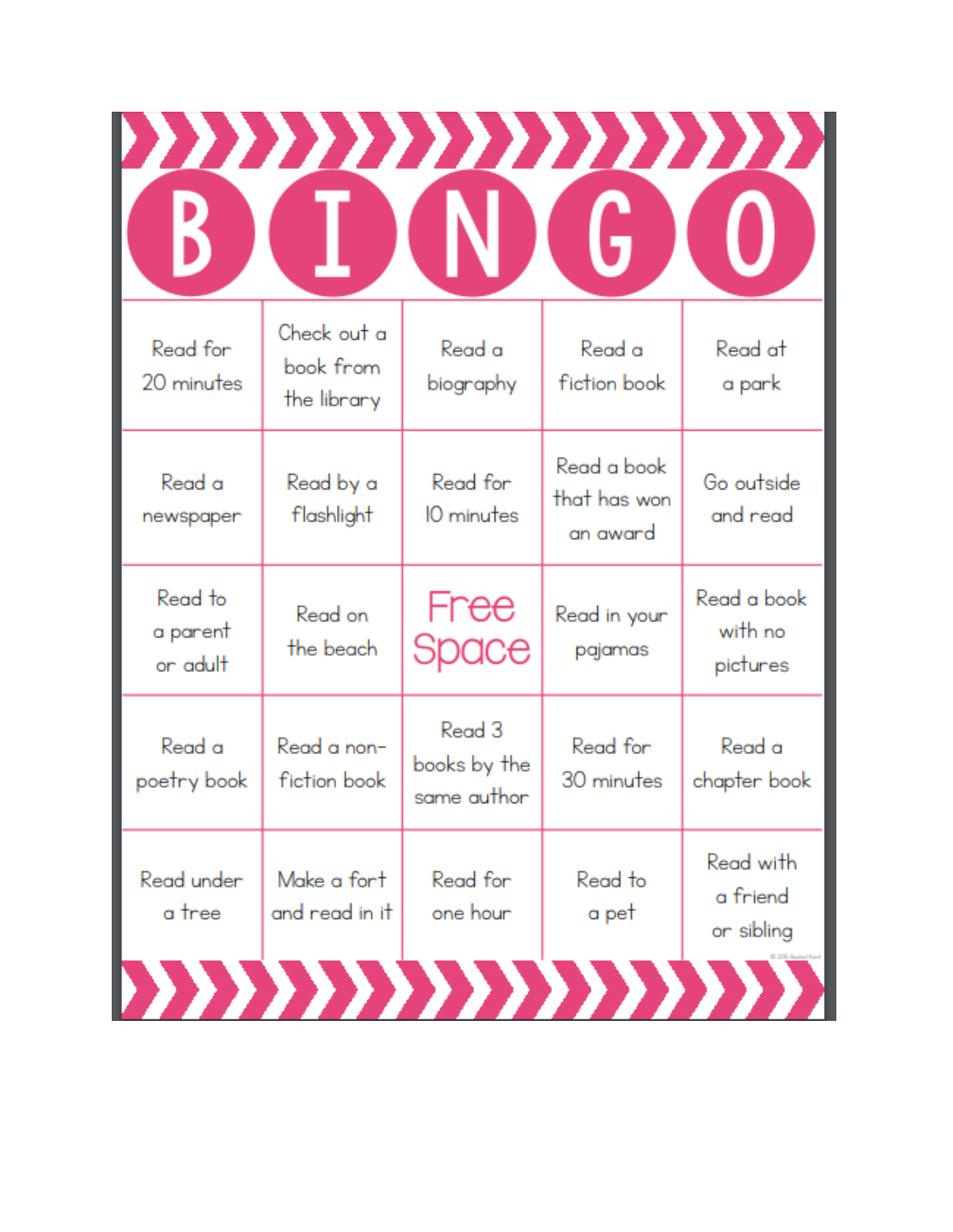|      | <b>FOGOOOOG OOG T</b><br>Name: | €                   |
|------|--------------------------------|---------------------|
| Date | Title                          | Parent<br>Signature |
|      |                                |                     |
|      |                                |                     |
|      |                                |                     |
|      |                                |                     |
|      |                                |                     |
|      |                                |                     |
|      |                                |                     |
|      |                                |                     |
|      |                                |                     |
|      |                                |                     |
|      |                                |                     |
|      |                                |                     |
|      |                                |                     |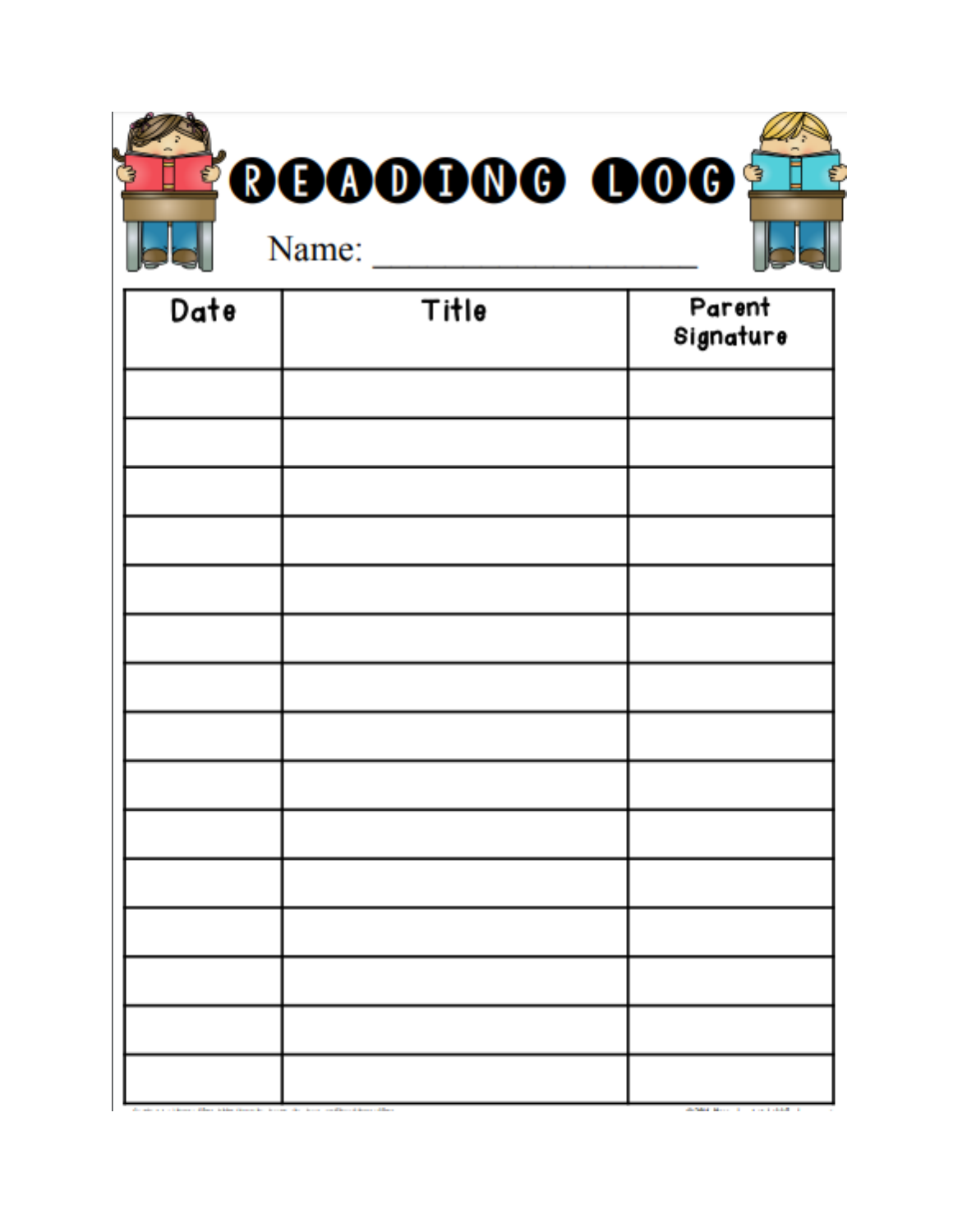## **Writing Prompt Links**

[https://forms.office.com/Pages/ResponsePage.aspx?id=5rKyubABMkaqzMRoFPDoci-](https://forms.office.com/Pages/ResponsePage.aspx?id=5rKyubABMkaqzMRoFPDoci-Hc6BpOqlGr1ecZ3OTonVUMEFFQlVXNkdKMFVFOTQ2UlA1UEJZODRDUy4u)[Hc6BpOqlGr1ecZ3OTonVUMEFFQlVXNkdKMFVFOTQ2UlA1UEJZODRDUy4u](https://forms.office.com/Pages/ResponsePage.aspx?id=5rKyubABMkaqzMRoFPDoci-Hc6BpOqlGr1ecZ3OTonVUMEFFQlVXNkdKMFVFOTQ2UlA1UEJZODRDUy4u)

[https://forms.office.com/Pages/ResponsePage.aspx?id=5rKyubABMkaqzMRoFPDoci-](https://forms.office.com/Pages/ResponsePage.aspx?id=5rKyubABMkaqzMRoFPDoci-Hc6BpOqlGr1ecZ3OTonVUQUdURUFaTUdBT1o5MlYzMk9PSVIxRjRESy4u)[Hc6BpOqlGr1ecZ3OTonVUQUdURUFaTUdBT1o5MlYzMk9PSVIxRjRESy4u](https://forms.office.com/Pages/ResponsePage.aspx?id=5rKyubABMkaqzMRoFPDoci-Hc6BpOqlGr1ecZ3OTonVUQUdURUFaTUdBT1o5MlYzMk9PSVIxRjRESy4u)

[https://forms.office.com/Pages/ResponsePage.aspx?id=5rKyubABMkaqzMRoFPDoci-](https://forms.office.com/Pages/ResponsePage.aspx?id=5rKyubABMkaqzMRoFPDoci-Hc6BpOqlGr1ecZ3OTonVUNzExRVc2TjNROVZSNk5EWkFXUkhIVUlHUC4u)[Hc6BpOqlGr1ecZ3OTonVUNzExRVc2TjNROVZSNk5EWkFXUkhIVUlHUC4u](https://forms.office.com/Pages/ResponsePage.aspx?id=5rKyubABMkaqzMRoFPDoci-Hc6BpOqlGr1ecZ3OTonVUNzExRVc2TjNROVZSNk5EWkFXUkhIVUlHUC4u)

[https://forms.office.com/Pages/ResponsePage.aspx?id=5rKyubABMkaqzMRoFPDoci-](https://forms.office.com/Pages/ResponsePage.aspx?id=5rKyubABMkaqzMRoFPDoci-Hc6BpOqlGr1ecZ3OTonVUNDZCSU5UWksyOEhJUTZSV0w1VVEwVlhKNy4u)[Hc6BpOqlGr1ecZ3OTonVUNDZCSU5UWksyOEhJUTZSV0w1VVEwVlhKNy4u](https://forms.office.com/Pages/ResponsePage.aspx?id=5rKyubABMkaqzMRoFPDoci-Hc6BpOqlGr1ecZ3OTonVUNDZCSU5UWksyOEhJUTZSV0w1VVEwVlhKNy4u)

[https://forms.office.com/Pages/ResponsePage.aspx?id=5rKyubABMkaqzMRoFPDoci-](https://forms.office.com/Pages/ResponsePage.aspx?id=5rKyubABMkaqzMRoFPDoci-Hc6BpOqlGr1ecZ3OTonVUQTUzUjdVNzM2RVlKT0xINlAxMURIWjZHMC4u)[Hc6BpOqlGr1ecZ3OTonVUQTUzUjdVNzM2RVlKT0xINlAxMURIWjZHMC4u](https://forms.office.com/Pages/ResponsePage.aspx?id=5rKyubABMkaqzMRoFPDoci-Hc6BpOqlGr1ecZ3OTonVUQTUzUjdVNzM2RVlKT0xINlAxMURIWjZHMC4u)

[https://forms.office.com/Pages/ResponsePage.aspx?id=5rKyubABMkaqzMRoFPDoci-](https://forms.office.com/Pages/ResponsePage.aspx?id=5rKyubABMkaqzMRoFPDoci-Hc6BpOqlGr1ecZ3OTonVUOVA5TTlaWkdLRDM1UldCMTJXVVdLWEE1Sy4u)[Hc6BpOqlGr1ecZ3OTonVUOVA5TTlaWkdLRDM1UldCMTJXVVdLWEE1Sy4u](https://forms.office.com/Pages/ResponsePage.aspx?id=5rKyubABMkaqzMRoFPDoci-Hc6BpOqlGr1ecZ3OTonVUOVA5TTlaWkdLRDM1UldCMTJXVVdLWEE1Sy4u)

[https://forms.office.com/Pages/ResponsePage.aspx?id=5rKyubABMkaqzMRoFPDoci-](https://forms.office.com/Pages/ResponsePage.aspx?id=5rKyubABMkaqzMRoFPDoci-Hc6BpOqlGr1ecZ3OTonVUMzFFVlZFNkRKMDBOUFk0TEtLV1hDWFNZMC4u)[Hc6BpOqlGr1ecZ3OTonVUMzFFVlZFNkRKMDBOUFk0TEtLV1hDWFNZMC4u](https://forms.office.com/Pages/ResponsePage.aspx?id=5rKyubABMkaqzMRoFPDoci-Hc6BpOqlGr1ecZ3OTonVUMzFFVlZFNkRKMDBOUFk0TEtLV1hDWFNZMC4u)

[https://forms.office.com/Pages/ResponsePage.aspx?id=5rKyubABMkaqzMRoFPDoci-](https://forms.office.com/Pages/ResponsePage.aspx?id=5rKyubABMkaqzMRoFPDoci-Hc6BpOqlGr1ecZ3OTonVUN002R0VXVVk2MU1GWU5DMFJGWFQ3WEI4OS4u)[Hc6BpOqlGr1ecZ3OTonVUN002R0VXVVk2MU1GWU5DMFJGWFQ3WEI4OS4u](https://forms.office.com/Pages/ResponsePage.aspx?id=5rKyubABMkaqzMRoFPDoci-Hc6BpOqlGr1ecZ3OTonVUN002R0VXVVk2MU1GWU5DMFJGWFQ3WEI4OS4u)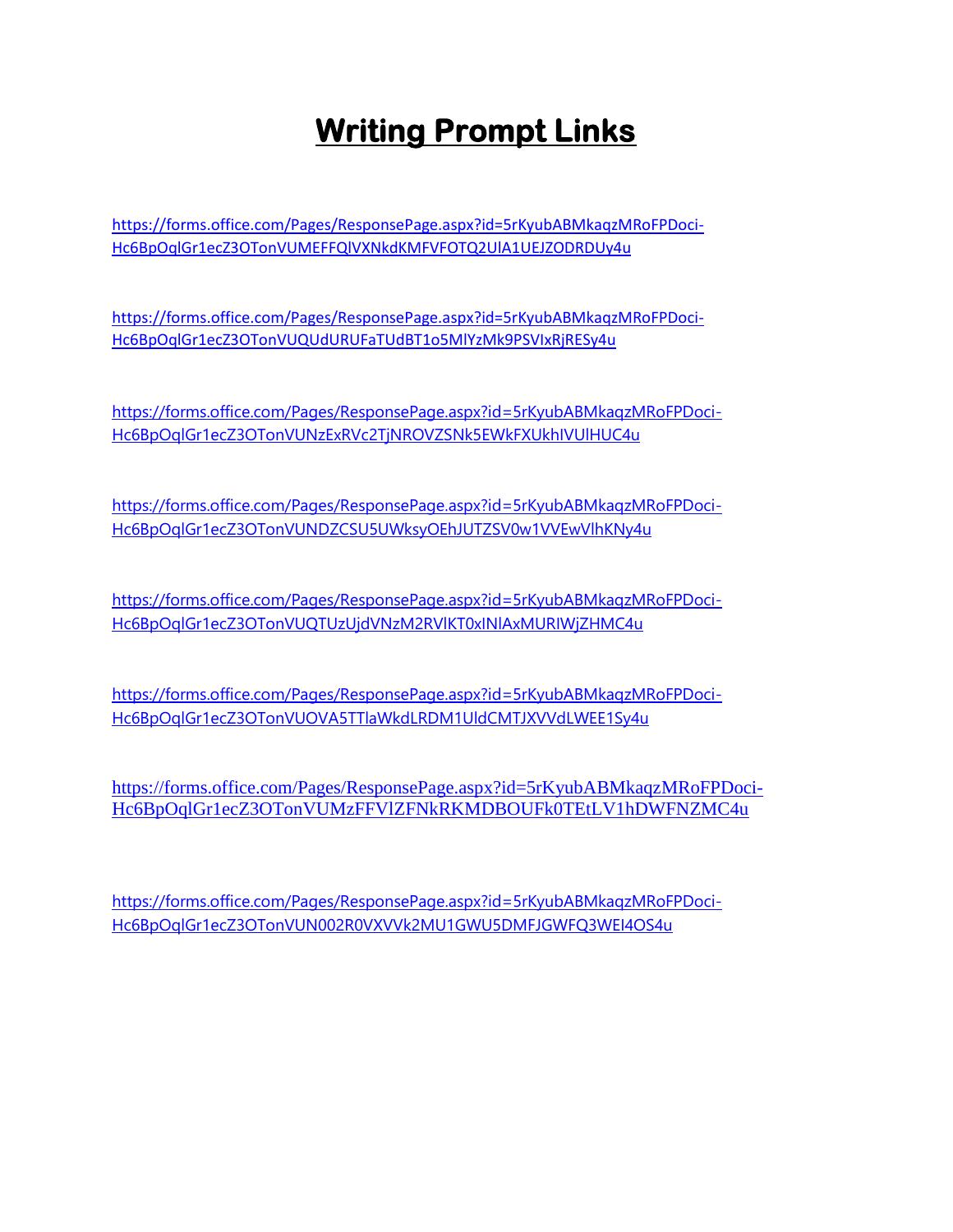

Dear First Grade Families,

Attached you will find the Math summer work. For Math, the students will complete LinkIt assignments on different concepts they learned in first grade. To get to LinkIt, please go to test.linkit.com.

The students should complete four (4) assignments in total. There are three (3) required assignments that are labeled with a star. Out of the remaining assignments, the students should choose one (1) to complete. Students have the option to complete all the remaining assignments.

Each assignment has a specific code. Please find your teacher's name on the next page and use the codes that are listed by each assignment. Thank you for your continued support and have a happy and healthy summer!

Warm Regards, First Grade Teachers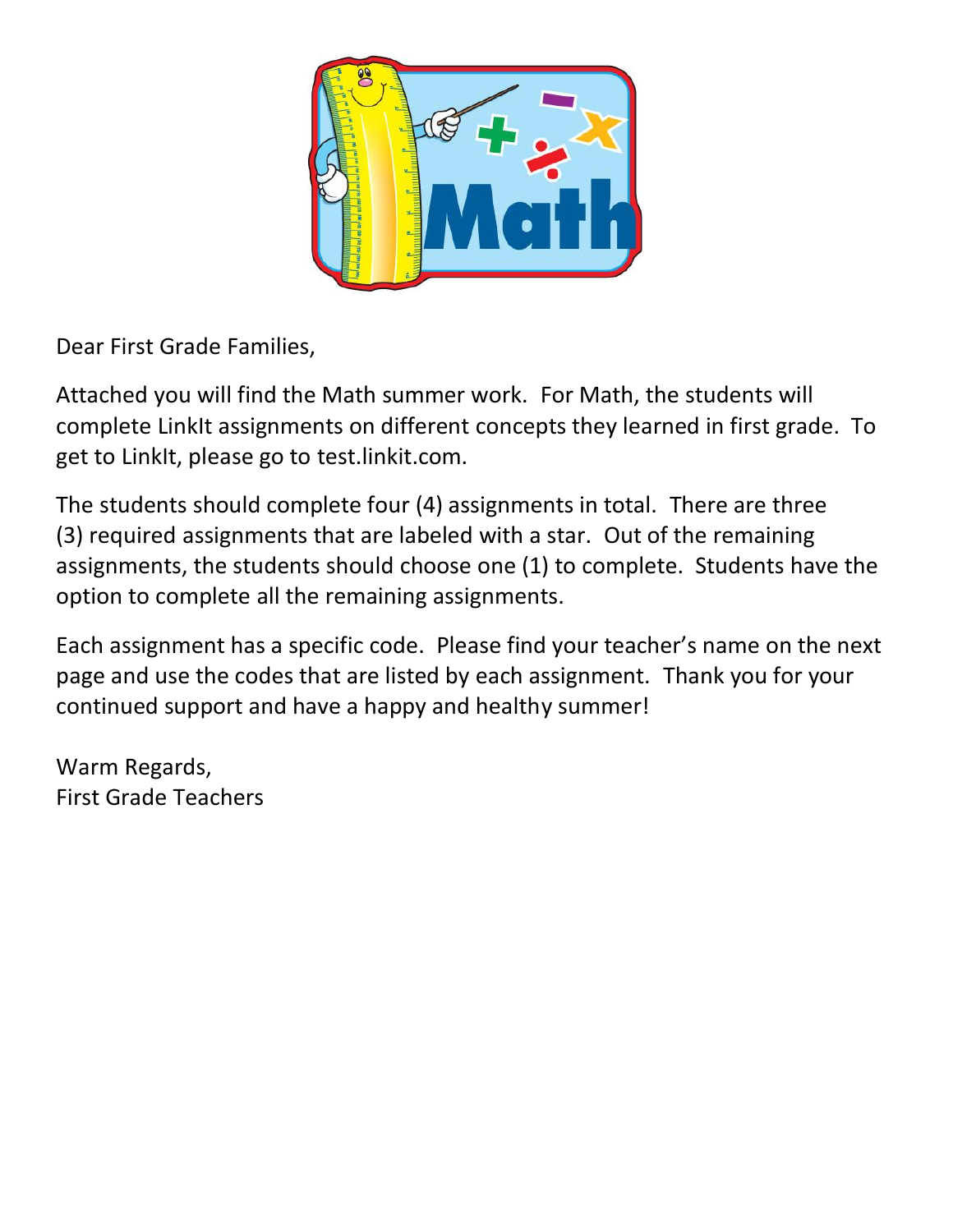Mrs. Bednarski:

- \*Addition/Subtraction Concepts: **001E1L69**
- \*Addition/Subtraction Strategies: **0015X145**
- Time: **001OK89P**
- Graphing/Measurement: **001T6U85**
- Geometry: **0017F1MC**
- \*Word Problems: **001A8772**

Mrs. Manzi:

- \*Addition/Subtraction Concepts: **0013E1VB**
- \*Addition/Subtraction Strategies: **001YFWP6**
- Time: **001CRQP9**
- Graphing/Measurement: **0018N1SH**
- Geometry: **001PT8DE**
- \*Word Problems: **001PH77Z**

Mrs. Schultz:

- \*Addition/Subtraction Concepts: 001954G8
- \* Addition/Subtraction Strategies: 0017DCGK
- Time: 0010L6K7
- Graphing/Measurement: 001DS5QD
- Geometry: 0017Y36P
- \*Word Problems: 001PZ6Z2

Mrs. Sofocleous:

- \*Addition/Subtraction Concepts: **001P6FZY**
- \*Addition/Subtraction Strategies: **001MY94L**
- Time: **00173V3F**
- Graphing/Measurement: **0018D57S**
- Geometry: **001UQEE2**
- \*Word Problems: **001A5S62**